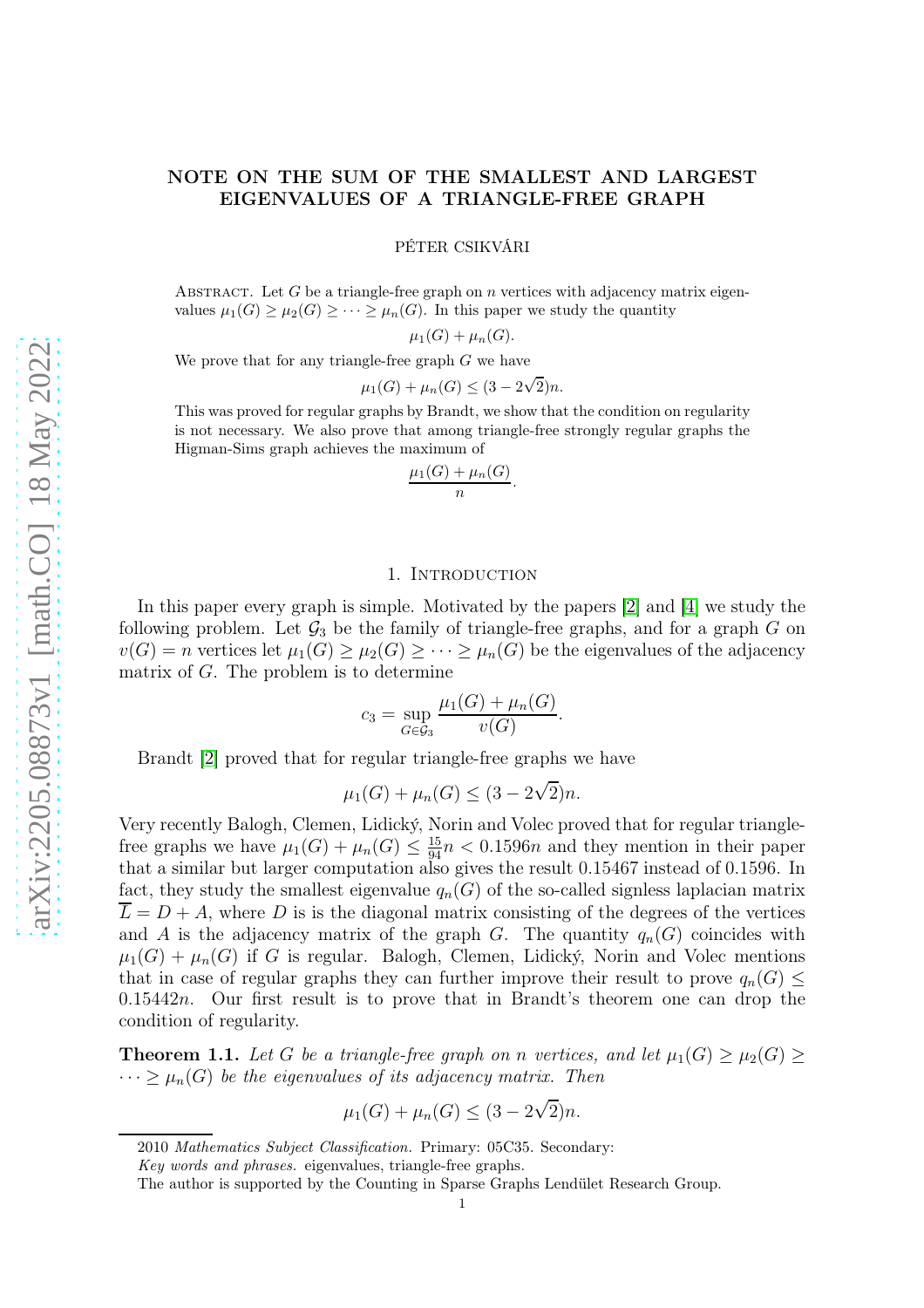The proof of Theorem [1.1](#page-0-0) heavily relies on the following lemma which might be of independent interest.

<span id="page-1-0"></span>**Lemma 1.2.** Let G be a triangle-free graph on n vertices, and let  $\mu_1(G) \geq \mu_2(G) \geq$  $\cdots \geq \mu_n(G)$  be the eigenvalues of its adjacency matrix. Then

$$
\mu_1(G) \le \frac{-n\mu_n(G)}{\mu_1(G) - \mu_n(G)}.
$$

Brandt [\[2\]](#page-4-0) also realized that for the so-called Higman-Sims graph H we have

$$
\frac{\mu_1(H) + \mu_n(H)}{v(H)} = \frac{22 + (-8)}{100} = 0.14
$$

which gives a rather good lower bound for  $c_3$ . Higman-Sims graph is the unique strongly regular graph with parameters  $(100, 22, 0, 6)$ . Recall that a graph G is a strongly regular graph with paremeters  $(n, k, a, b)$  if it has n vertices, k-regular, any two adjacent vertices have exactly a common neighbors, and any two non-adjacent vertices have exactly b common neighbors. In this paper we show that among the strongly regular graphs, it is indeed the Higman-Sims graph which maximizes the quantity

$$
\frac{\mu_1(G) + \mu_n(G)}{v(G)}.
$$

Note that only finitely many triangle-free strongly regular graphs are known currently, but we do not rely on this fact.

<span id="page-1-1"></span>**Theorem 1.3.** Let G be a triangle-free strongly regular graph on n vertices. Then

$$
\mu_1(G) + \mu_n(G) \le 0.14n
$$

with equality if and only if G is the Higman-Sims graph.

## 2. Proof of Theorem [1.1](#page-0-0)

We begin with proving Lemma [1.2.](#page-1-0) Before we actually start it let us mention that for regular graphs this lemma is a simple consequence of the Hoffman-Delsarte bound for independent sets. Indeed, let  $\alpha(G)$  denote the size of the largest independent set of a d–regular graph. Then by the Hoffman-Delsarte bound we have

$$
\alpha(G) \le \frac{-n\mu_n(G)}{d - \mu_n(G)}.
$$

Since  $G$  is triangle-free, the neighbors of a vertex determine an independent set, whence  $d \leq \alpha(G)$ . Since  $d = \mu_1(G)$  we get that

$$
\mu_1(G) = d \le \alpha(G) \le \frac{-n\mu_n(G)}{d - \mu_n(G)} \le \frac{-n\mu_n(G)}{\mu_1(G) - \mu_n(G)}.
$$

Based on this inequality Brandt proved that

$$
\mu_1(G) + \mu_n(G) \le (3 - 2\sqrt{2})n.
$$

So after proving Lemma [1.2](#page-1-0) we practically copy the proof of Brandt.

*Proof of Lemma [1.2.](#page-1-0)* Let  $\mu_s, \ldots, \mu_n$  be the set of non-positive eigenvalues. Then

$$
0 = 6
$$
 number of triangles  $= \sum_{i=1}^{n} \mu_i^3 \ge \mu_1^3 + \sum_{i=s}^{n} \mu_i^3$ .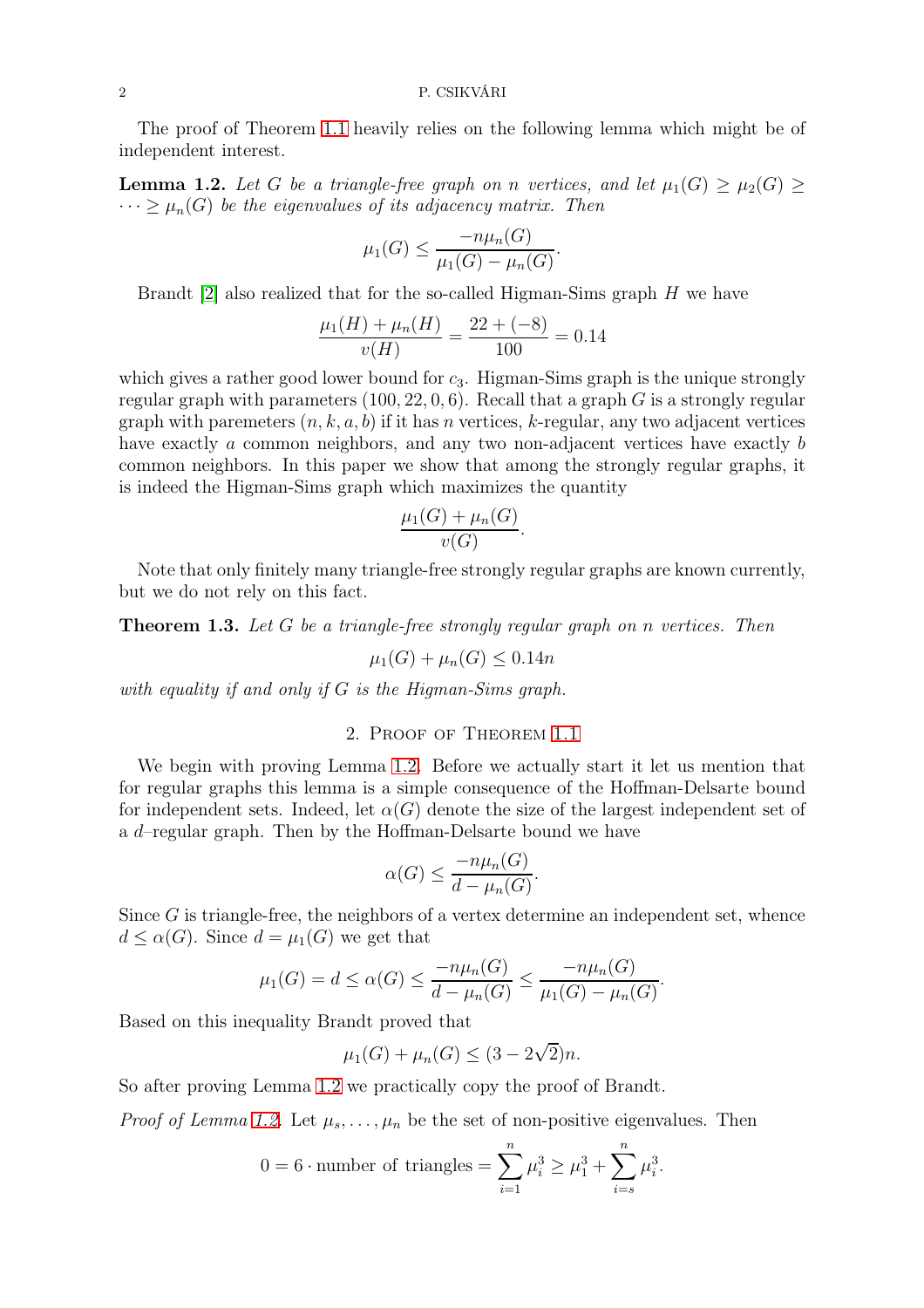Hence

$$
\sum_{i=s}^{n} (-\mu_i)^3 \ge \mu_1^3.
$$

On the other hand, we have

$$
\sum_{i=s}^{n} (-\mu_i)^3 \le (-\mu_n) \sum_{i=s}^{n} (-\mu_i)^2 \le (-\mu_n)(2e(G) - \mu_1^2) \le (-\mu_n)(n\mu_1 - \mu_1^2).
$$
  
Hence  $\mu_1^3 \le (-\mu_n)(n\mu_1 - \mu_1^2)$ , thus  $\mu_1^2 \le (-\mu_n)(n - \mu_1)$ , or in other words,  
 $\mu_1 \le \frac{-n\mu_n}{\mu_1 - \mu_n}.$ 

Proof of Theorem [1.1.](#page-0-0) As we mentioned earlier this proof practically follows the argument of [\[2\]](#page-4-0).

We only need to solve the constrained maximization problem:

$$
\max\left\{\frac{\mu_1+\mu_n}{n} \mid \mu_1 \leq \frac{-n\mu_n}{\mu_1-\mu_n}\right\}.
$$

Let  $a = \mu_1$ ,  $b = -\mu_n$  then we have  $a \leq \frac{nb}{a-b}$  which is equivalent to  $\frac{a^2}{n-a} \leq b$ . Hence

$$
\frac{a-b}{n} \le \frac{1}{n} \left( a - \frac{a^2}{n-a} \right) = \frac{an - 2a^2}{n(n-a)}.
$$

So with the notation  $\alpha = a/n$  we need to maximize  $f(\alpha) := \frac{\alpha - 2\alpha^2}{1 - \alpha}$  $\frac{1-2\alpha^2}{1-\alpha}$ . Its derivative is  $\frac{1-4\alpha+2\alpha^2}{4\alpha^2}$  $\frac{(-4\alpha+2\alpha^2}{(1-\alpha)^2}$  which is 0 at  $\alpha = 1 \pm 1/\sqrt{2}$ . Note that  $\mu_1 \leq \Delta \leq n-1$ , where  $\Delta$  is the largest degree, so  $0 \le \alpha \le 1$ . So we only need to consider  $\alpha = 1 - 1/\sqrt{2}$  and the extreme points of the interval,  $\alpha = 0$  and 1, to see that  $f(\alpha)$  is indeed maximal at  $1 - 1/\sqrt{2}$  and  $f(\alpha) = 3 - 2\sqrt{2}.$ 

Hence  $\mu_1 + \mu_n \leq (3 - 2\sqrt{2})n$ .

 $\Box$ 

### 3. Proof of Theorem [1.3](#page-1-1)

In this secation we prove Theorem [1.3.](#page-1-1)

*Proof of Theorem [1.3.](#page-1-1)* Suppose for contradiction that  $G$  is a strongly regular graph with eigenvalues  $(k, \mu_2^{(m_2)}, \mu_n^{(m_n)})$  such that  $\frac{k+\mu_n}{n} > 0.14$ . Let  $-\mu_n = r$  and  $r/k = x$ . Again we use that  $k \leq \alpha(G) \leq \frac{-n\mu_n}{k - \mu_n}$  $\frac{-n\mu_n}{k-\mu_n}$ . Hence  $\frac{r}{k} \geq \frac{k+r}{n}$  $\frac{+r}{n}$ . Then

$$
0.14 < \frac{k-r}{n} = \frac{k-r}{k+r} \cdot \frac{k+r}{n} \le \frac{k-r}{k+r} \cdot \frac{r}{k} = \frac{x(1-x)}{1+x}.
$$

From which we get that  $x > 1/5$ . Secondly,  $m_n \ge \alpha(G) \ge k$  since we can assume that  $\mu_2 > 0$ . (Note that  $\mu_2 > 0$  if G is not a blow-up of a complete graph.) Hence  $kn = 2e(G) \geq m_n \mu_n^2 \geq kr^2$ . So we have  $n > r^2$ . So we have two inequalities: 0.14 <  $\frac{k-r}{n} = \frac{k(1-x)}{n}$  and  $n > r^2$ . Then  $n > r^2 = (kx)^2 > x^2 \frac{0.14^2}{(1-x)^2} n^2$ . Thus  $\frac{1}{0.14^2} \frac{(1-x)^2}{x^2} > n$ . Since  $x > 1/5$  we have  $\frac{(1-x)^2}{x^2} < 16$ . Hence  $n < \frac{16}{0.14^2} \approx 816.33$ . Now we can finish the proof since we know all possible strongly regular graph parameters up to 816, see Brouwer's website [\[3\]](#page-4-2) and for the triangle-free strongly regular graph parameters the table on the next page. One can check that indeed the Higman-Sims graph achieves the maximum of  $(\mu_1(G) + \mu_n(G))/n$ .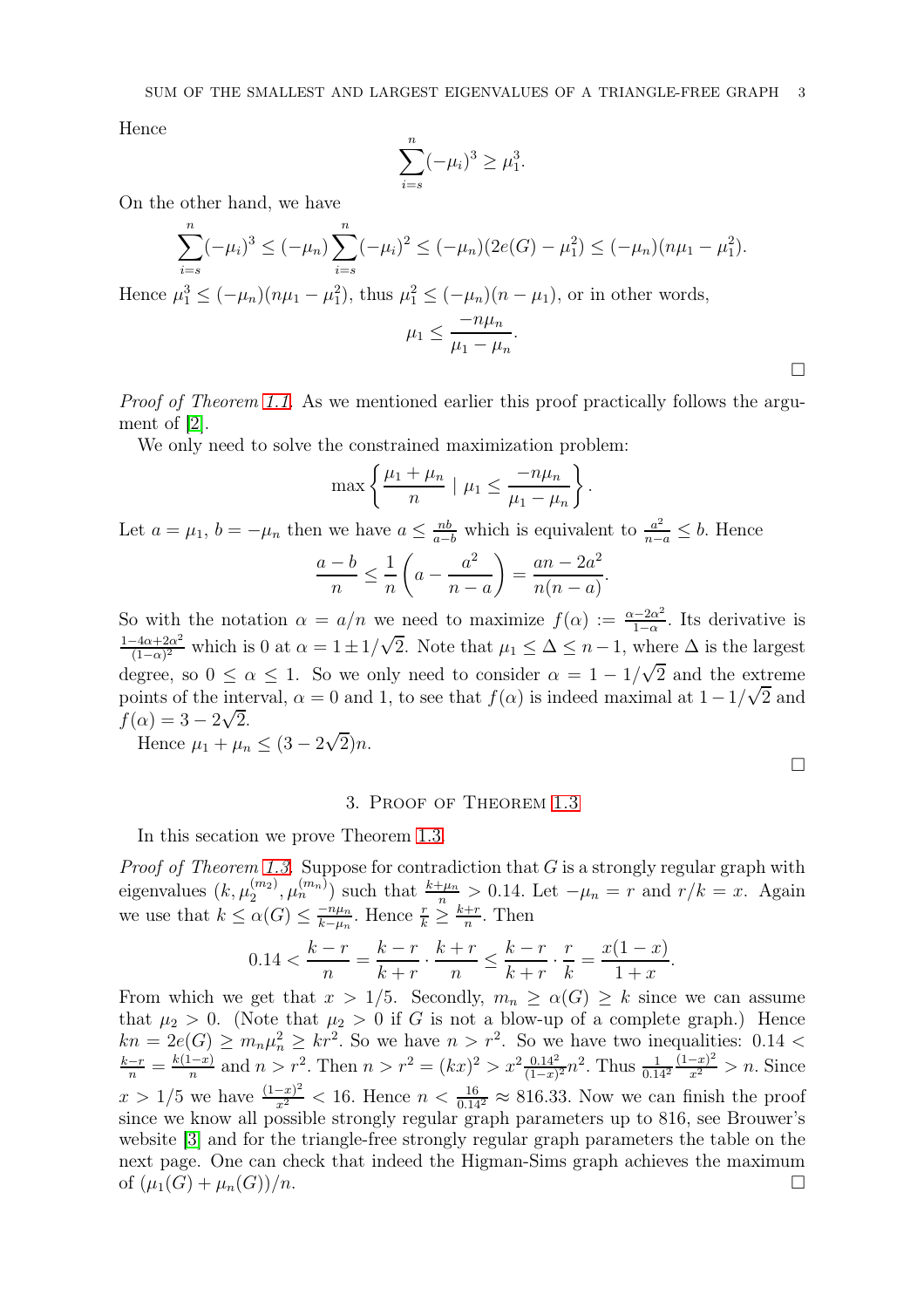Remark 3.1. An interesting thing arises from the table on Andries Brouwer's website. If there were a strongly regular graph  $G$  with parameters  $(28, 9, 0, 4)$  then for this graph  ${\cal G}$  we would have

$$
\frac{\mu_1(G) + \mu_n(G)}{v(G)} = \frac{9 + (-5)}{28} = \frac{1}{7} > 0.14.
$$

It is known that there is no such strongly regular graph just as there is no strongly regular graph with parameters  $(64, 21, 0, 10)$ . For this graph we would have

$$
\frac{\mu_1(G) + \mu_n(G)}{v(G)} = \frac{21 + (-11)}{64} = \frac{10}{64} > \frac{1}{7} > 0.14.
$$

| $\, n$           | $\boldsymbol{k}$ | $\boldsymbol{a}$ | $\boldsymbol{b}$ | $\vartheta_1$                  | $\vartheta_2$                  | m <sub>1</sub>   | m <sub>2</sub>  | $\frac{k+\vartheta_2}{n}$ | Appr.            | Existence                 |
|------------------|------------------|------------------|------------------|--------------------------------|--------------------------------|------------------|-----------------|---------------------------|------------------|---------------------------|
| 5                | $\overline{2}$   | $\overline{0}$   | 1                | $\sqrt{5}-1$<br>$\overline{2}$ | $\sqrt{5}-1$<br>$\overline{2}$ | $\overline{2}$   | $\overline{2}$  | $3-\sqrt{5}$<br>10        | 0.076            | Yes                       |
| 10               | 3                | $\Omega$         | $\overline{1}$   | $\mathbf{1}$                   | $-\overline{2}$                | $\overline{4}$   | $\overline{5}$  | $\frac{1}{10}$            | $\overline{0.1}$ | Yes                       |
| $\overline{16}$  | 5                | $\overline{0}$   | $\overline{2}$   | $\overline{1}$                 | $-3$                           | 10               | $\overline{5}$  | $\frac{2}{16}$            | 0.125            | $\overline{\mathrm{Yes}}$ |
| $\overline{28}$  | 9                | $\overline{0}$   | $\overline{4}$   | $\overline{1}$                 | $-5$                           | 21               | $\overline{6}$  | $\frac{4}{28}$            | 0.142            | $\overline{\text{No}}$    |
| 50               | 7                | $\overline{0}$   | $\overline{1}$   | $\overline{2}$                 | $-3$                           | 28               | 21              | $\frac{4}{50}$            | 0.08             | $\overline{\mathrm{Yes}}$ |
| $\overline{56}$  | 10               | $\overline{0}$   | $\overline{2}$   | $\overline{2}$                 | $-4$                           | $\overline{35}$  | $\overline{20}$ | $\frac{6}{56}$            | 0.106            | $\overline{\mathrm{Yes}}$ |
| 64               | 21               | $\overline{0}$   | 10               | $\mathbf{1}$                   | $-11$                          | 56               | $\overline{7}$  | $\frac{10}{64}$           | 0.156            | $\overline{\text{No}}$    |
| 77               | 16               | $\overline{0}$   | $\overline{4}$   | $\overline{2}$                 | $-6$                           | 55               | 21              | $\frac{10}{77}$           | 0.129            | Yes                       |
| 100              | 22               | $\overline{0}$   | 6                | $\overline{2}$                 | $-8$                           | 77               | 22              | 14<br>100                 | 0.14             | Yes                       |
| 162              | $\overline{21}$  | $\overline{0}$   | $\overline{3}$   | $\overline{3}$                 | $-6$                           | 105              | 56              | $\frac{15}{162}$          | 0.092            | $\overline{\cdot}$        |
| 176              | 25               | $\overline{0}$   | $\overline{4}$   | $\overline{3}$                 | $-7$                           | 120              | 55              | $\frac{18}{176}$          | 0.102            | $\overline{\cdot}$        |
| $\overline{210}$ | $\overline{33}$  | $\overline{0}$   | $\overline{6}$   | $\overline{3}$                 | $-9$                           | 154              | 55              | $\frac{24}{210}$          | 0.114            | $\overline{\mathcal{C}}$  |
| 266              | 45               | $\overline{0}$   | 9                | $\overline{3}$                 | $-12$                          | 209              | 56              | 33<br>$\frac{266}{ }$     | 0.124            | $\overline{?}$            |
| 324              | $\overline{57}$  | $\overline{0}$   | $\overline{12}$  | $\overline{3}$                 | $-15$                          | 266              | 57              | $\frac{42}{324}$          | 0.129            | $\overline{\text{No}}$    |
| $\overline{352}$ | $\overline{26}$  | $\overline{0}$   | $\overline{2}$   | $\overline{4}$                 | $-6$                           | 208              | 143             | $\frac{20}{352}$          | 0.056            | $\overline{\mathcal{C}}$  |
| $\overline{352}$ | 36               | $\overline{0}$   | $\overline{4}$   | $\overline{4}$                 | $-8$                           | 231              | 120             | $\frac{28}{352}$          | 0.079            | $\overline{?}$            |
| 392              | 46               | $\overline{0}$   | $6\overline{6}$  | $\overline{4}$                 | $-10$                          | $\overline{276}$ | 115             | $\frac{36}{392}$          | 0.091            | $\overline{\mathcal{C}}$  |
| $\overline{552}$ | 76               | $\overline{0}$   | 12               | $\overline{4}$                 | $-16$                          | 437              | 114             | 60<br>552                 | 0.108            | $\overline{\mathcal{C}}$  |
| 638              | 49               | $\overline{0}$   | $\overline{4}$   | $\overline{5}$                 | $-9\,$                         | 406              | 231             | 40<br>638                 | 0.062            | $\overline{?}$            |
| 650              | 55               | $\overline{0}$   | $\overline{5}$   | $\overline{5}$                 | $-10$                          | 429              | 220             | $\frac{50}{650}$          | 0.076            | $\overline{\mathcal{C}}$  |
| 667              | 96               | $\overline{0}$   | 16               | $\overline{4}$                 | $-20$                          | 551              | 115             | $\frac{76}{667}$          | 0.113            | $\overline{\cdot}$        |
| 704              | $\overline{37}$  | $\overline{0}$   | $\overline{2}$   | 5                              | $-7$                           | 407              | 296             | $\frac{30}{704}$          | 0.042            | ?                         |
| 784              | 116              | $\overline{0}$   | 20               | $\overline{4}$                 | $-24$                          | 667              | 116             | $\frac{92}{784}$          | 0.117            | $\overline{\cdot}$        |
| 800              | 85               | $\overline{0}$   | 10               | $\overline{5}$                 | $-15$                          | 595              | 204             | $\frac{70}{800}$          | 0.087            | ?                         |